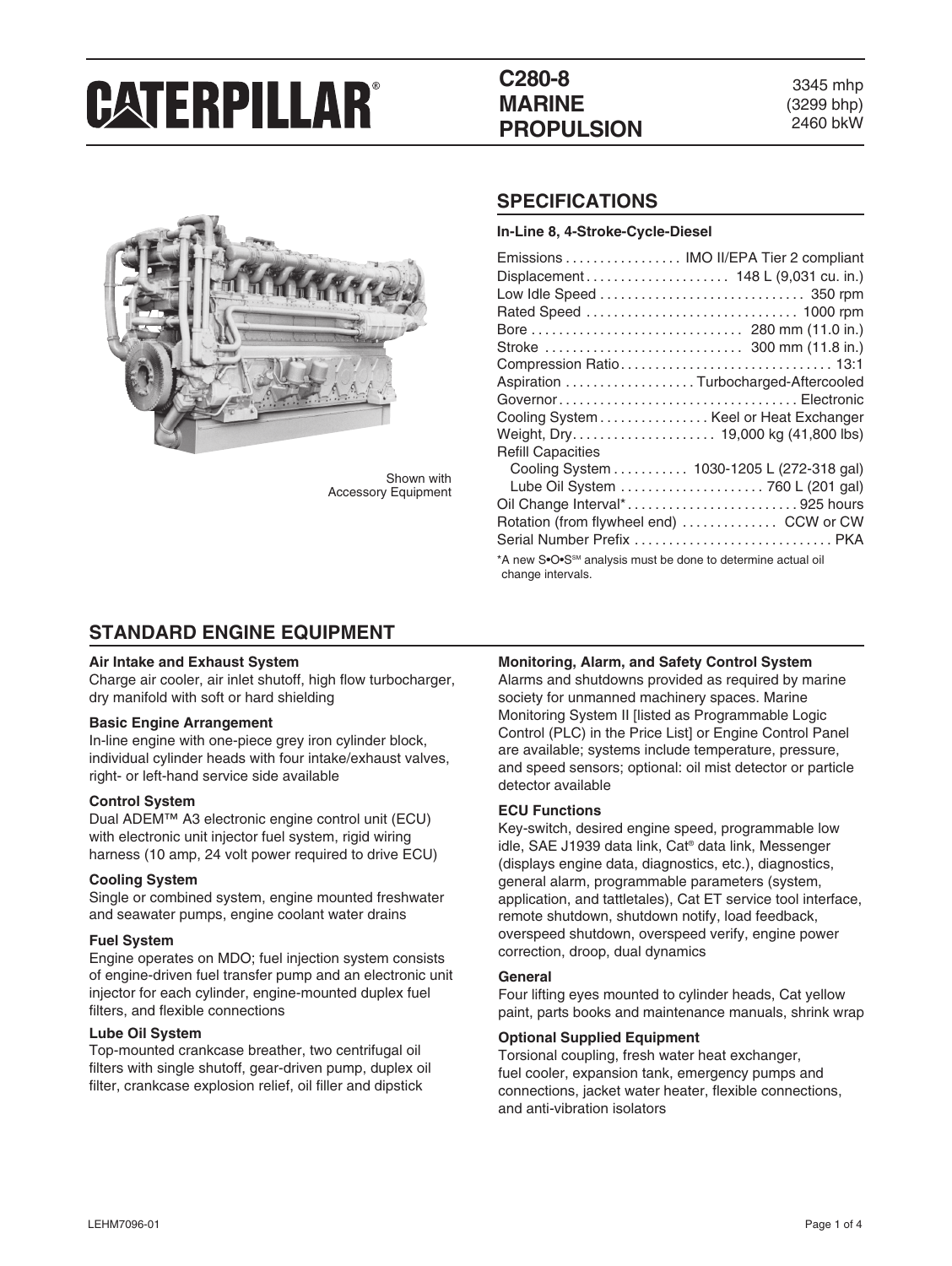**3345 mhp (3299 bhp) 2460 bkW**

### **MARINE ENGINE performance**

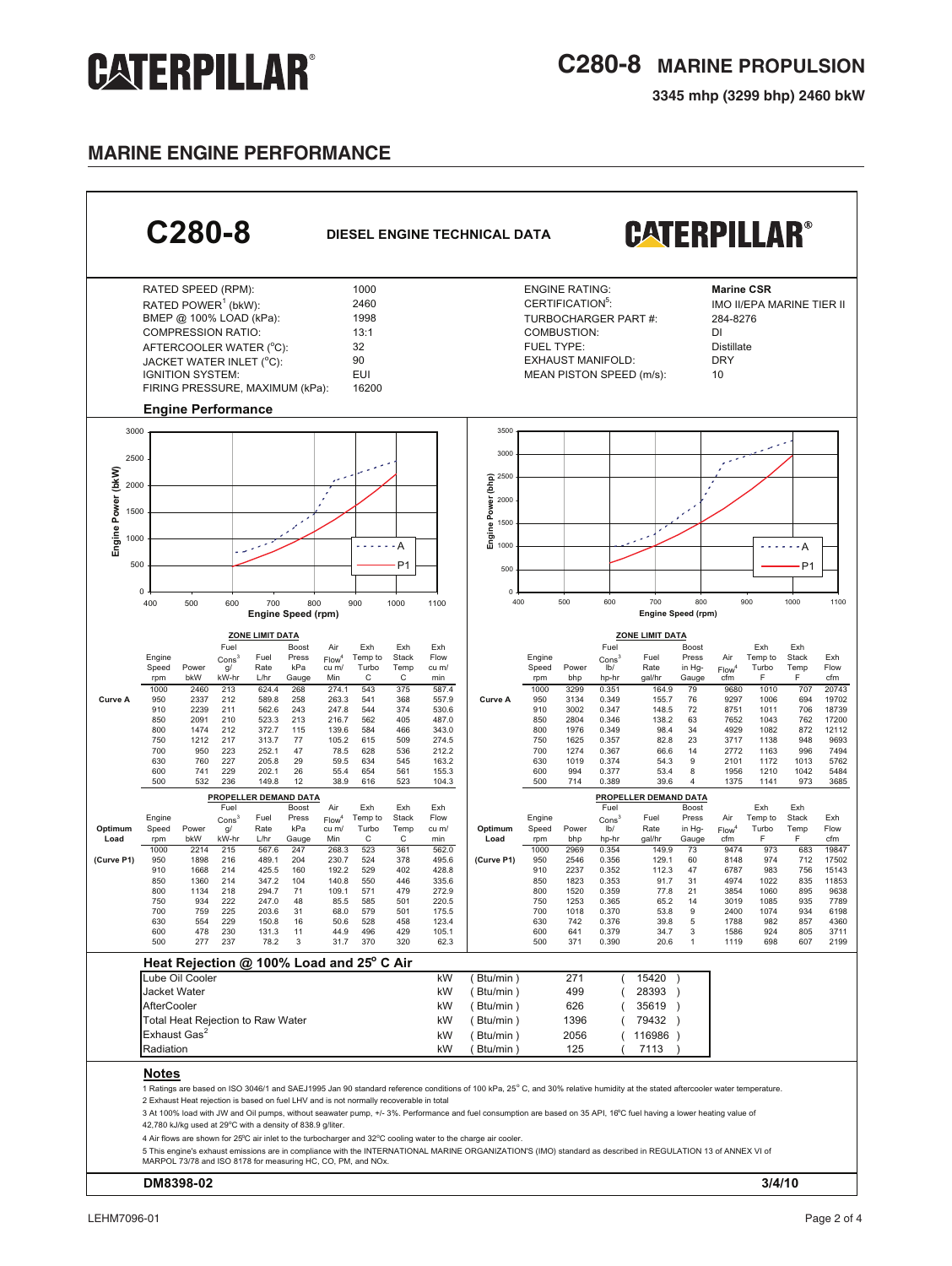**3345 mhp (3299 bhp) 2460 bkW**

# **engine dimensions**



| <b>Engine Dimensions</b> |         |           |  |
|--------------------------|---------|-----------|--|
| (1) Overall Length       | 4958 mm | 195.2 in. |  |
| (2) Overall Width        | 1804 mm | 71.0 in.  |  |
| (3) Overall Height       | 2648 mm | 104.2 in. |  |

Note: Do not use for installation design. See general dimension drawings for detail.

| <b>Engine Weights</b>                                                                                          |                            |                                |  |
|----------------------------------------------------------------------------------------------------------------|----------------------------|--------------------------------|--|
| <b>Engine Dry Weight</b>                                                                                       | 19,000 kg                  | 41,800 lb                      |  |
| <b>Shipped Loose Items</b><br><b>Torsional Coupling</b><br>Plate-Type Heat Exchanger<br>Instrument/Alarm Panel | 319 kg<br>420 kg<br>200 kg | 702 lb<br>924 lb<br>440 lb     |  |
| <b>Fluids</b><br>Lube Oil<br>Jacket Water<br>Heat Exchanger (FW, SW, LO)                                       | 691 kg<br>530 kg<br>70 kg  | 1,520 lb<br>1,166 lb<br>154 lb |  |